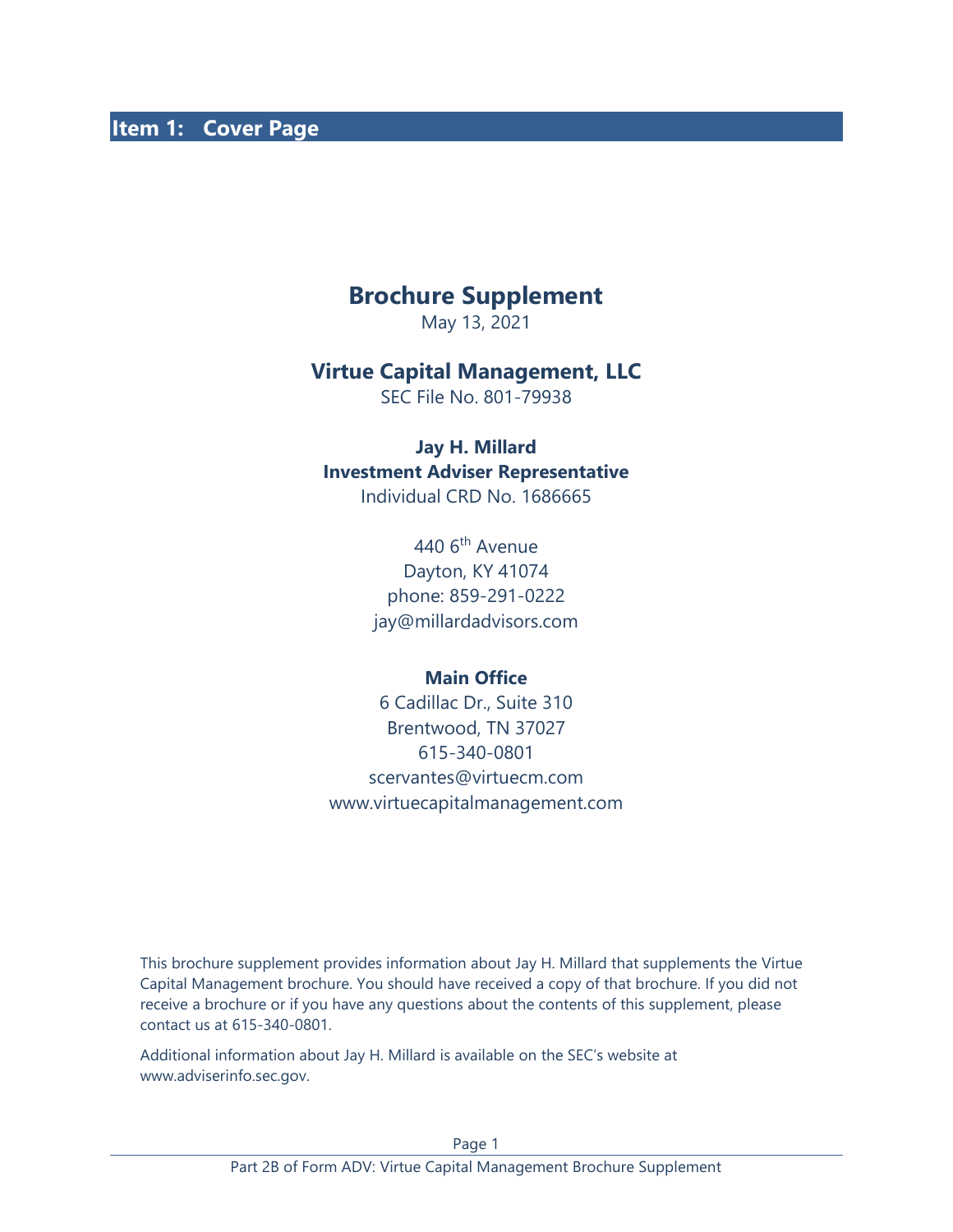# **Item 2: Educational Background and Business Experience**

Jay H. Millard (b. 1966) is an investment adviser representative with Virtue Capital Management,  $LLC$ .

### **A. Educational Background**

| Northern Kentucky University, B.S Public Administration    | 1993            |
|------------------------------------------------------------|-----------------|
| City University, MBA                                       | 1997            |
| <b>B. Professional Designations</b>                        |                 |
| Registered Financial Consultant (RFC <sup>®</sup> )        | 2010            |
| <b>C. Business Background</b>                              |                 |
| Investment Adviser Rep., Virtue Capital Management, LLC    | 05/2018-Present |
| President, Oak Hill Financial Group, Inc./Millard Advisors | 05/2001-Present |
| Investment Adviser Rep., Horter Investment Management      | 08/2017-05/2018 |

# **D. Professional Designations - Qualifications and Related Criteria**

#### **D.1. Qualifications for Registered Financial Consultant (RFC®)**

The Registered Financial Consultant (RFC $^{\circ}$ ) is a professional designation awarded by the IARFC to those financial advisors who meet high standards of education or experience and integrity.

**Experience** Candidates must have a minimum of three years if experience as a full-time practitioner in the field of financial planning or financial services.

**Education** Candidates must have one of following to satisfy the education requirement:

- one of the following professional degrees or designation: AAMS, CFA, CFP, ChFC, CLU, CPA, EA, LUTCF;
- A Series 65 Securities license or one of the following combinations: Series 6 & 63, Series 6 & 66, Series 7 & 63, Series 7 & 66;
- A Life Insurance license; or
- A Bachelors' or advanced degree in Business, Finance, Economics, or a related field.

**Examination** The educational curriculum must have included an examination process.

**Licensing** Candidates must have the required licenses necessary for their mode of practice.

**Conduct** Candidates must have a sound record of business integrity with no suspension or revocation of any profession licenses. Applicant must subscribe and adhere to the IARFC Code of Ethics.

**Continuing Education** All designated members must agree to devote a minimum of 40 hours every two years of professional Continuing Education in the field of personal finance and